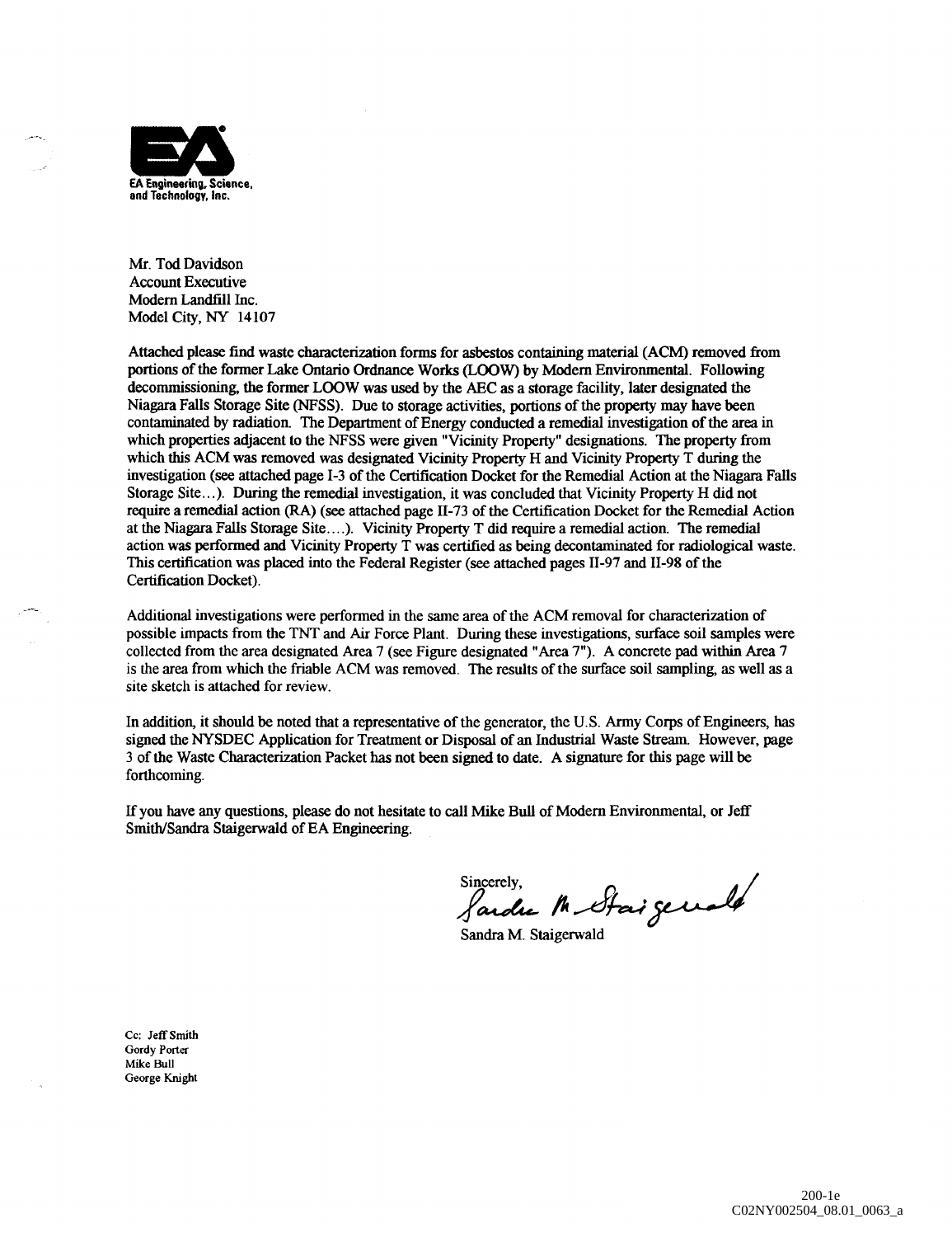# MODERN LANDFILL INC

# GENERATOR WASTE CHARACTERIZATION REPORT

To The Waste Generator:

٠5.



- This package contains the forms required to gain approval for disposal of acceptable waste at Modern Landfill. Inc... If you should require assistance completing this form, please contact this office.
	- Fully complete this Generator Waste Characterization Form and sign the certifications.
	- Return completed form along with the proper analytical data to this office. Please note: All analysis must be completed by a NYS Certified Laboratory, and contain all QA/QC and information along with the chain of custody. As of June 15, 1993. Matrix Spike information is no longer necessary to obtain an approval.
	- Modern Landfill must be in receipt of the Hauler's Certificate of Insurance and copy of approved Part 364 prior to waste shipment.
	- Out of State Generators using the NYS Hazardous Waste Manifest must have the manifest approved by this office prior to shipment.
	- A copy of the 47-19-7 Application will be forwarded to you upon approval of the waste by Modern Landfill. The application number provided on the approved 47-19-7 form is necessary to schedule at Modern Landfill.
	- Faxed copies of applications will not be accepted. Original Signatures only!!
	- Annual updates are required for on-going waste streams only and should include this form and analysis. One time only approvals, generic or 47-19-7 applications, are not required to be updated. The paperwork should be submitted 30 days prior to the expiration of the approval (one year from date approved) to insure no lapse in approval occurs. To further assist you, we have enclosed a copy of the 47-19-7 application which requires updating.
- Schedulling: To schedule an approved waste into the landfill, please contact the Landfill Scalehouse at (716) 754-8226. Please provide the approval number located in the upper right hand corner of the approved 47-19-7 application when scheduling.
	- If you are not an existing customer or need assistance with transportation, please contact our Sales Department prior to scheduling.
	- PO BOX 209, MODEL CITY, NY 14107-0209 TELEPHONE: (716) 754-8226  $FAX: (716) 754-2355$ **WATTS LINE: (800) 662-0012**
- - MODERN CORPORATIONS 4746 Model City Road, P.O. Box 209, Model City, N.Y. 14107-0209 ■ FAX: (716) 754-8964 . ■〔716) 754–8226 <sub>、</sub> ■ . 1–800–662–0012 ,
		-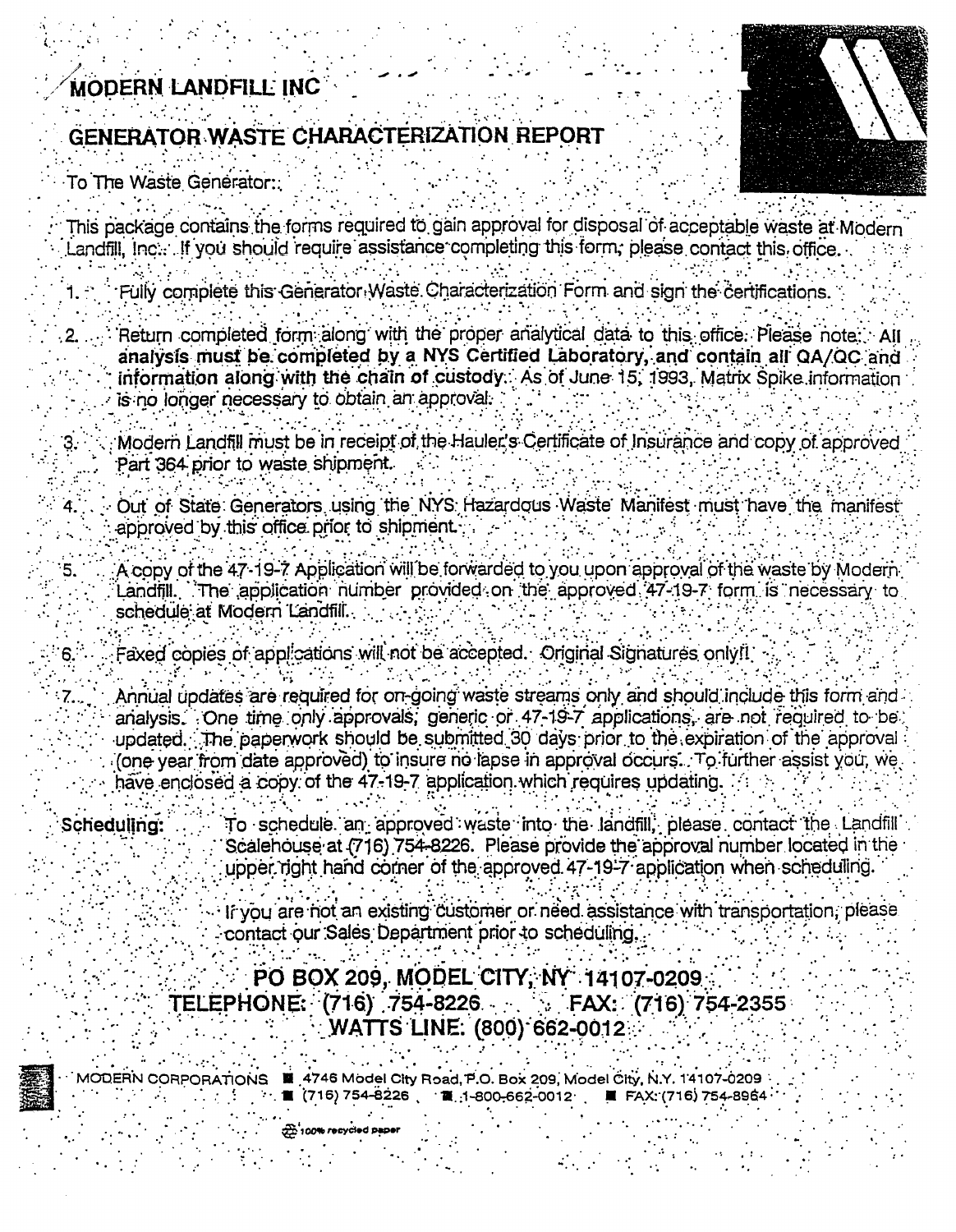# PHYSICAL CHARACTERISTICS OF WASTE

| The waste is at least 20% solld and contains no free liquid |                      |      | Yes                 |
|-------------------------------------------------------------|----------------------|------|---------------------|
| The Fleshpoint of the waste is >140 F                       |                      |      | Yes<br>[ X ]<br>No. |
| The pH level of the waste is between 2.0 and 12.5           |                      |      | Yes:                |
| Is the waste reactive (Cyanide/Sulfide)?                    |                      |      | Yes<br>No           |
| is the waste free of PCBs?                                  | <b>Service State</b> |      | Yes<br>. No         |
| Colar:<br>Grav                                              | Strong<br>Odor: I    | Mild | None                |

## TCLP TESTING AND CERTIFICATION

| <b>METALS</b>      | See attached            |         |             |
|--------------------|-------------------------|---------|-------------|
|                    | NON-HAZARDOUS           |         |             |
| <b>CONSTITUENT</b> | <b>LIMIT</b><br>(m g/l) | PRESENT | NOT PRESENT |
| <b>ARSENIC</b>     | 5.0                     |         |             |
| <b>BARIUM</b>      | 100.9                   |         |             |
| <b>CADNIUM</b>     | 1.0                     |         |             |
| CHROMIUM           | 5.0                     |         |             |
| LEAD               | 5.0                     |         |             |
| MERCURY            | 0.2                     |         |             |
| <b>SELENIUM</b>    | 1.0                     |         |             |
| SILVER.            | 5.0                     |         |             |

#### **ACID EXTRACTABLES**

See attached

|                       | NON-HAZARDOUS |         |                    |
|-----------------------|---------------|---------|--------------------|
| <b>CONSTITUENT</b>    | UMIT (mg/l)   | PRESENT | <b>NOT PRESENT</b> |
| 0-CREOSOL             | 200.0         |         |                    |
| <b>N-CREOSOL</b>      | 200.0         |         |                    |
| P-CREOSOL             | 200.0         |         |                    |
| PENTACHLOROPHENOL     | 100.D         |         |                    |
| 2.4.5-TRICHLOROPHENOL | 400.0         |         |                    |
| 2.4.6-TRICHLOROPHENOL | 2.0           |         |                    |

| <b>VOLATILE ORGANICS</b>  | See attached    |         |             |
|---------------------------|-----------------|---------|-------------|
|                           | NON-HAZARDOUS   |         |             |
| CONSTITUENT               | UMIT<br>(m, qn) | PRESENT | NOT PRESENT |
| 1.1-DICHLOROETHYLENE      | 0.7             |         |             |
| METHAT ETHAT KETONE       | 200.0           |         |             |
| TETFUCHLOROETHYLENE       | 0.7             |         |             |
| VINYL CHLOAIDE            | 0.2             |         |             |
| <b>BENZENE</b>            | cз              |         |             |
| CARBON TETRACHLORIDE      | 0.5             |         |             |
| CHLOROBENZENE             | 100.0           |         |             |
| CHLOROFORM                | 0.0             |         |             |
| TRICHLOROETHYLENE         | 05              |         |             |
| <b>1.2-DICHLOROETHANE</b> | 05              |         |             |

# HERBICIDES/PESTICIDES Sée attached

|                    | <b>NON-HAZARDOUS</b> |         |             |
|--------------------|----------------------|---------|-------------|
| <b>CONSTITUENT</b> | LINIT (mg/h)         | PAESENT | NOT PRESENT |
| $24 - D$           | 10,0                 |         |             |
| 2.4.5-TP (SILVET)  | 1.0                  |         |             |
| <b>ENDRIN</b>      | 2ھ ہ                 |         |             |
| <b>UNDANE</b>      | 0.4                  |         |             |
| METHOXYCHLOR       | 10.0                 |         |             |
| <b>TOXAPHENE</b>   | 0.5                  |         |             |
| CHLORDANE          | 0.03                 |         |             |
| <b>HEPTACHLOR</b>  | 0.008                |         |             |

# BASE NEUTRALS EXTRACTABLES See attached

|                            | <b>NON-HAZARDOUS</b> |         |             |
|----------------------------|----------------------|---------|-------------|
| <b>CONSTITUENT</b>         | LIMIT (mg/l)         | PRESENT | NOT PRESENT |
| 1.4-DICHLOROBENZENÉ        | 75                   |         |             |
| 2.4-DINITROTOLUENE         | 0.13                 |         |             |
| <b>HEXACHLOROBENZENE</b>   | 0.13                 |         |             |
| <b>HEXACHLOROBUTADIENE</b> | 05                   |         |             |
| <b>HEXACHLOROETANE</b>     |                      |         |             |
| <b>NITROBENZENE</b>        |                      |         |             |
| PYRIDINE                   |                      |         |             |

## **CERTIFICATION**

I CERTIFY THAT ALL INFORMATION CONTAINED WITHIN THIS GENERATOR WASTE CHARACTERIZATION REPORT. INCLUDING ALL ATTACHED INFORMATION, IS COMPLETE AND ACTUAL AND IS AN ACCURATE REPRESENTATION OF KNOWN OR SUSPECTED HAZARDS DESCRIBED HEREIN.

#### SIGNATURE:

PRINTED NAME:

Annger 7ج م

**TITLE:** 

**COMPANY:** 

DATE:

U.S. Army Corp of Engineers

2000

Generator Waste Characterization Form

Page 3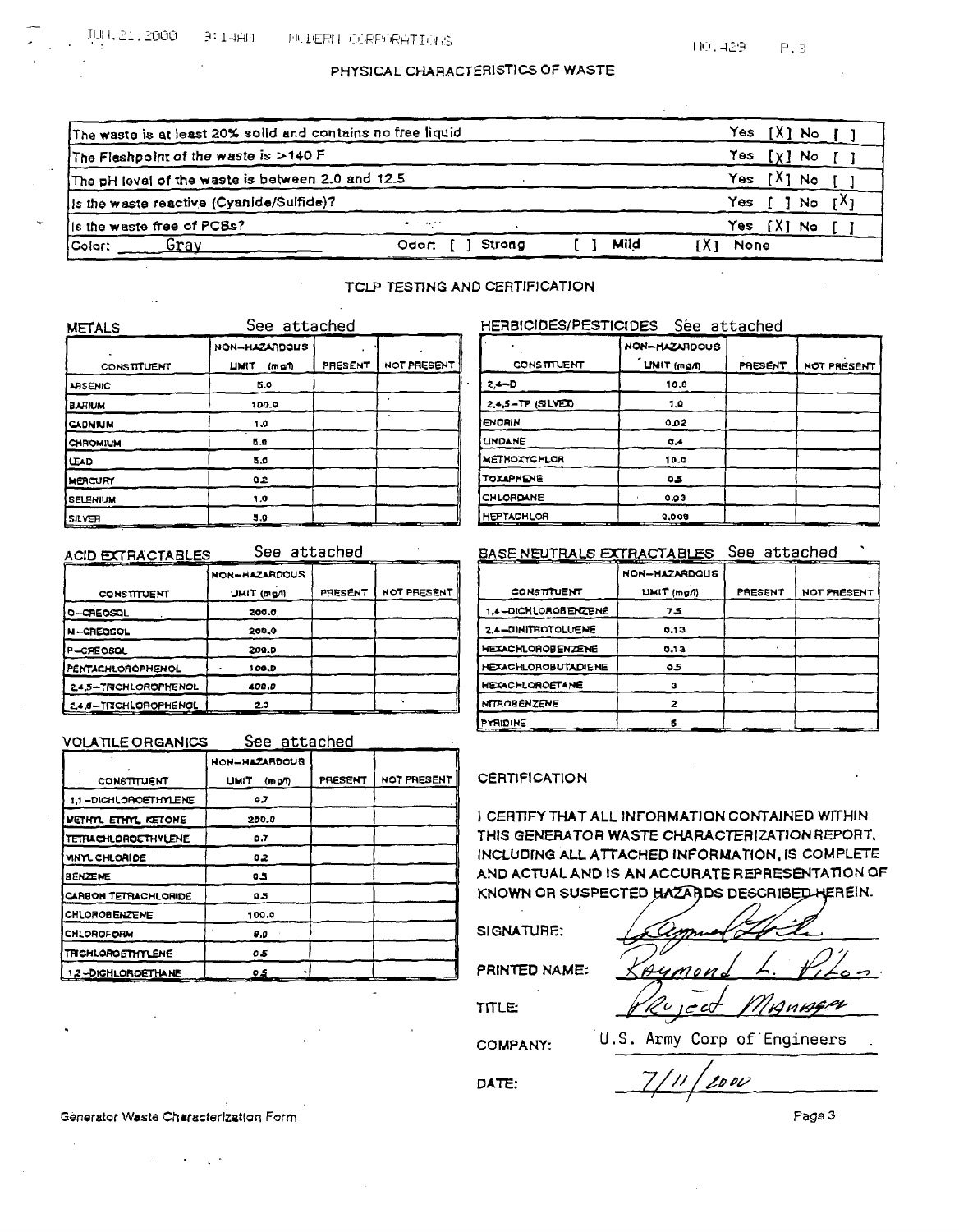# GENERATOR WASTE CHARACTERIZATION REPORT

INSTRUCTIONS: The following form is required for disposal of nonhazardous industrial/commercial wastes at Modem Landfill. Please complete all sections of this report. Send completed report along with the analytical, chain of custody and the Application for Disposal of an Industrial Waste Stream (47-19-7) to this office, A separate form is required for each waste stream.  $\mathbf{r}$  .

| <b>GENERATOR INFORMATION:</b>                                                                                                                                |                                                                                   |
|--------------------------------------------------------------------------------------------------------------------------------------------------------------|-----------------------------------------------------------------------------------|
| Generator Name: U.S. Army Corps of Engineers                                                                                                                 |                                                                                   |
| Generating Facility Address: _____ 1550 Balmer Rd., Youngstown, NY                                                                                           |                                                                                   |
| Technical Contact: Bill Kowalewski                                                                                                                           | Phone: (716) 879-4419                                                             |
| Altemate Contact: Ray Pilon                                                                                                                                  | Phone: (716) 879-4146                                                             |
| <b>INVOICING INFORMATION:</b>                                                                                                                                |                                                                                   |
| Contracting Firm: Modern Environmental Service                                                                                                               |                                                                                   |
| Contact: P. Michael Bull                                                                                                                                     | Phone: (716) 693-8076                                                             |
| Do you have an existing account with Modern Landfill? [ ] Yes [ ] No                                                                                         |                                                                                   |
| Billing Address: 747 Erie Avenue, North Tonawanda, NY 14120                                                                                                  |                                                                                   |
| TRANSPORTER INFORMATION:<br>Hauler Name: Modern Disposal Service, Inc. _ _ _ _ _ NYSDEC Permit No. 9A-073                                                    |                                                                                   |
| Contact Person; Tod Davidson Phone: (716) 754-8226                                                                                                           |                                                                                   |
| Is Modern Landfill currently on your Transporter Permit: [ ] Yes [ ] No                                                                                      |                                                                                   |
| If no, please enclose a Part C Application to cover this waste stream.                                                                                       |                                                                                   |
| <b>WASTE INFORMATION:</b><br>Non-Friable Asbestos, Transite - C & D<br>Common name of waste: Friable Asbestos, Pipe Lagging - Bagged                         | le Bensious not                                                                   |
| Description of process generating this waste: Building Materials, Demo Clean-up at Foreman LOOW                                                              | Former                                                                            |
|                                                                                                                                                              |                                                                                   |
|                                                                                                                                                              |                                                                                   |
| <sup>1</sup> Is this waste hazardous under US EPA Guidelines & 6NYCRR Part 371 (d)? [1] Yes<br>indicate the category which best describes this waste stream: | I <sup>XX</sup> I No                                                              |
| Industrial Waste<br>[XX<br>Household Waste<br>[XX<br>Commercial Solid Waste                                                                                  | <b>Construction &amp; Demolition Debris</b><br>Other (Please Specify) __ Asbestos |
|                                                                                                                                                              |                                                                                   |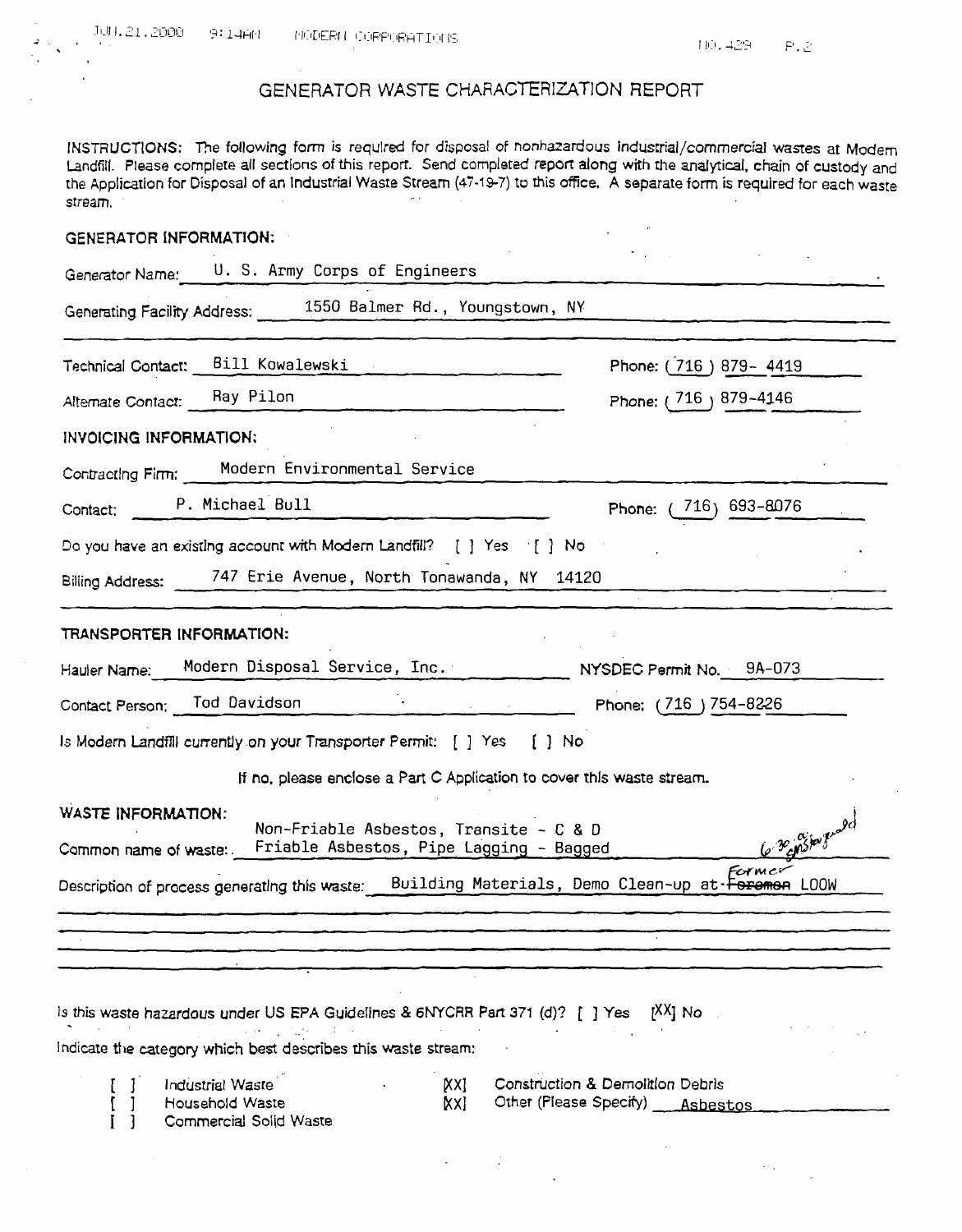| NEW YORK STATE DEPARTMENT OF ENVIRONMENTAL CONSERVATION<br>DIVISION OF SOLID AND HAZARDOUS WASTE . BUREAU OF HAZARDOUS WASTE OPERATIONS                                                                                                                                                                               |                     |                                        |                                                                                    | SITE NO.                             | <b>APPLICATION NO.</b>       |     | <b>DATE RECEIVED</b>                      |
|-----------------------------------------------------------------------------------------------------------------------------------------------------------------------------------------------------------------------------------------------------------------------------------------------------------------------|---------------------|----------------------------------------|------------------------------------------------------------------------------------|--------------------------------------|------------------------------|-----|-------------------------------------------|
| 50 WOLF ROAD, ALBANT, NEW YORK 12233-4017                                                                                                                                                                                                                                                                             |                     |                                        |                                                                                    |                                      |                              |     |                                           |
| APPLICATION FOR TREATMENT OR DISPOSAL<br>OF AN INDUSTRIAL WASTE STREAM                                                                                                                                                                                                                                                |                     |                                        |                                                                                    | <b>DEPARTMENT ACTION</b><br>Approved | $\sqcup$ Disapproved         |     | DATE                                      |
| SEE APPLICATION INSTRUCTIONS ON REVERSE SIDE                                                                                                                                                                                                                                                                          |                     |                                        |                                                                                    |                                      |                              |     |                                           |
| 1. NAME OF PROJECTIFACILITY                                                                                                                                                                                                                                                                                           |                     | 2 COUNTY                               |                                                                                    |                                      |                              |     | <b>3. SITE NUMBER</b>                     |
| HODERN LANDFILL INC                                                                                                                                                                                                                                                                                                   |                     |                                        | <b>NTAGARA</b>                                                                     |                                      |                              |     | 32N30                                     |
| 4. NAME OF OWNER                                                                                                                                                                                                                                                                                                      |                     |                                        | 5. ADDRESS (Street, City, State, Zlp Code)                                         |                                      |                              |     | <b>6. TELEPHONE NO.</b>                   |
| MODERN LANDFILL INC                                                                                                                                                                                                                                                                                                   |                     |                                        | 4746 MODEL CITY RD, MODEL CITY. NY                                                 |                                      |                              |     | $(716)754 - 8226$                         |
| 7. NAME OF OPERATOR<br>RICHARD WASHUTA                                                                                                                                                                                                                                                                                |                     |                                        | 8. ADDRESS (Street, Clty, State, Zip Code)<br>PLETCHER & HAROLD RD, MODEL CITY, NY |                                      |                              |     | 9. TELEPHONE NO.                          |
| 10. METHOD OF TREATMENT OR DISPOSAL                                                                                                                                                                                                                                                                                   |                     |                                        |                                                                                    |                                      | 14107                        |     | $(716)754 - 8226$                         |
|                                                                                                                                                                                                                                                                                                                       |                     |                                        |                                                                                    |                                      |                              |     |                                           |
| SANITARY LANDFILL - D90                                                                                                                                                                                                                                                                                               |                     |                                        |                                                                                    |                                      |                              |     |                                           |
|                                                                                                                                                                                                                                                                                                                       |                     |                                        |                                                                                    |                                      |                              |     |                                           |
|                                                                                                                                                                                                                                                                                                                       |                     |                                        |                                                                                    |                                      |                              |     |                                           |
|                                                                                                                                                                                                                                                                                                                       |                     |                                        |                                                                                    |                                      |                              |     |                                           |
| 11. COMPANY CENERATING WASTE                                                                                                                                                                                                                                                                                          |                     |                                        | 12. ADDRESS OF FACILITY GENERATING WASTE (Street, City, State, Zip Code)           |                                      |                              |     |                                           |
| U. S. Army Corps of Engineers                                                                                                                                                                                                                                                                                         |                     |                                        | 1550 Balmer Rd., Youngstown, NY                                                    |                                      |                              |     |                                           |
| 13. REPRESENTATIVE OF WASTE CENERATOR<br>Bill Kowalewski                                                                                                                                                                                                                                                              |                     |                                        | <b>14. MAILING ADDRESS OF REPRESENTATIVE</b>                                       |                                      |                              |     | <b>15. TELEPHONE NO.</b><br>1716–879–4419 |
| 16. DESCRIPTION OF PROCESS PRODUCING WASTE.                                                                                                                                                                                                                                                                           |                     |                                        |                                                                                    |                                      |                              |     |                                           |
|                                                                                                                                                                                                                                                                                                                       |                     |                                        |                                                                                    |                                      |                              |     |                                           |
| Clean-up of Demolition Site.                                                                                                                                                                                                                                                                                          |                     |                                        |                                                                                    |                                      |                              |     |                                           |
| 17. EXPECTED ANNUAL WASTE PRODUCTION<br>50<br>1Χ<br>Tons/Year                                                                                                                                                                                                                                                         | <b>Callons/Year</b> | 18. WASTE HAULED IN<br>$\square$ Drums | <b>Bulk Tank</b>                                                                   | XX Rall-off Container                | $\Box$ Other                 |     |                                           |
| <b>19. WASTE COMPOSITION</b><br>100%                                                                                                                                                                                                                                                                                  | 19b Physical State  |                                        |                                                                                    |                                      | 19c pH Range                 |     |                                           |
| 19a. Average Percent Solids                                                                                                                                                                                                                                                                                           | $\Box$ Liqvid       | $\Box$ Shurry                          | $\Box$ Sludge $X\Box$ Solid                                                        | Contained Cas                        |                              | 2.0 | 12.5                                      |
| <b>COMPONENTS</b><br>194                                                                                                                                                                                                                                                                                              |                     |                                        |                                                                                    | CONCENTRATION (Dry Weight)           | Typical                      | WLS | UNIT (Check one)<br>PPM                   |
|                                                                                                                                                                                                                                                                                                                       |                     |                                        |                                                                                    |                                      |                              |     |                                           |
| Non-Friable Asbestos Transite                                                                                                                                                                                                                                                                                         |                     |                                        | Upper                                                                              | Lower                                |                              |     |                                           |
| $\mathbf{v}$<br>Friable Asbestos                                                                                                                                                                                                                                                                                      |                     |                                        |                                                                                    |                                      | 50%                          | 囚   | U                                         |
| 21                                                                                                                                                                                                                                                                                                                    |                     |                                        |                                                                                    |                                      | 50%                          | 囟   | □                                         |
| ת                                                                                                                                                                                                                                                                                                                     |                     |                                        |                                                                                    |                                      |                              | П   | Г 1                                       |
|                                                                                                                                                                                                                                                                                                                       |                     |                                        |                                                                                    |                                      |                              |     |                                           |
| 20. IS AN ANALYSIS OF WASTE ATTACHED?                                                                                                                                                                                                                                                                                 |                     |                                        | ZI. WAS AN EP TOXICITY TEST CONDUCTED ON THE WASTE?                                |                                      | 22 MATERIAL IS:              |     |                                           |
| $\sum_{\mathbf{M}}$<br>$\Box$ Tes                                                                                                                                                                                                                                                                                     | Liyes.              | <b>XX</b> <sub>1</sub>                 | If "Yes", attach results                                                           |                                      |                              |     | $\Box$ Hazardous $X\Box$ Non-Hazardous    |
|                                                                                                                                                                                                                                                                                                                       |                     |                                        |                                                                                    |                                      |                              |     |                                           |
| 23. DETAIL ALL HAZARD AND NUISANCE PROBLEMS ASSOCIATED WITH THE WASTES. List necessary safeer, handling, treatment,and disposal precautions.                                                                                                                                                                          |                     |                                        |                                                                                    |                                      |                              |     |                                           |
|                                                                                                                                                                                                                                                                                                                       |                     |                                        |                                                                                    |                                      |                              |     |                                           |
|                                                                                                                                                                                                                                                                                                                       |                     |                                        |                                                                                    |                                      |                              |     |                                           |
|                                                                                                                                                                                                                                                                                                                       |                     |                                        |                                                                                    |                                      |                              |     |                                           |
|                                                                                                                                                                                                                                                                                                                       |                     |                                        |                                                                                    |                                      |                              |     |                                           |
|                                                                                                                                                                                                                                                                                                                       |                     |                                        |                                                                                    |                                      |                              |     |                                           |
|                                                                                                                                                                                                                                                                                                                       |                     |                                        |                                                                                    |                                      |                              |     |                                           |
|                                                                                                                                                                                                                                                                                                                       | N/A                 |                                        | 26, ADDRESS IStreet, City, State, Zip Code)                                        |                                      | <b>IT. NYSDEC PERMIT NO.</b> |     | ZE TELEPHONE NO.                          |
|                                                                                                                                                                                                                                                                                                                       |                     |                                        |                                                                                    |                                      |                              |     |                                           |
| <b>29. CERTIFICATION</b><br>I hereby affirm under penalty of perjury that information provided on this form and attached statements and exhibits is true to the best of my knowledge and<br>belief. False statements made herein are punishable as a Class A misdemeanor pursuant to Section 210.45 of the Penal Law. |                     |                                        |                                                                                    |                                      |                              |     |                                           |
| 24. WHERE WAS MATERIAL DISPOSED OF PREVIOUSLY?<br>25. NAME OF WASTE TRANSPORTER<br>2. SIGNATURE AND TITLE OF DEPRESENTATIVE OF WASTE CENERATOR                                                                                                                                                                        |                     |                                        |                                                                                    |                                      | DATE                         |     |                                           |
| x.<br><b>b. SIGNATURE AND TITLE OF REPRESENTATIVE OF TREATMENT OR DISPOSAL FACILITY</b>                                                                                                                                                                                                                               |                     |                                        | 'Dørsøer                                                                           |                                      | DATE                         |     |                                           |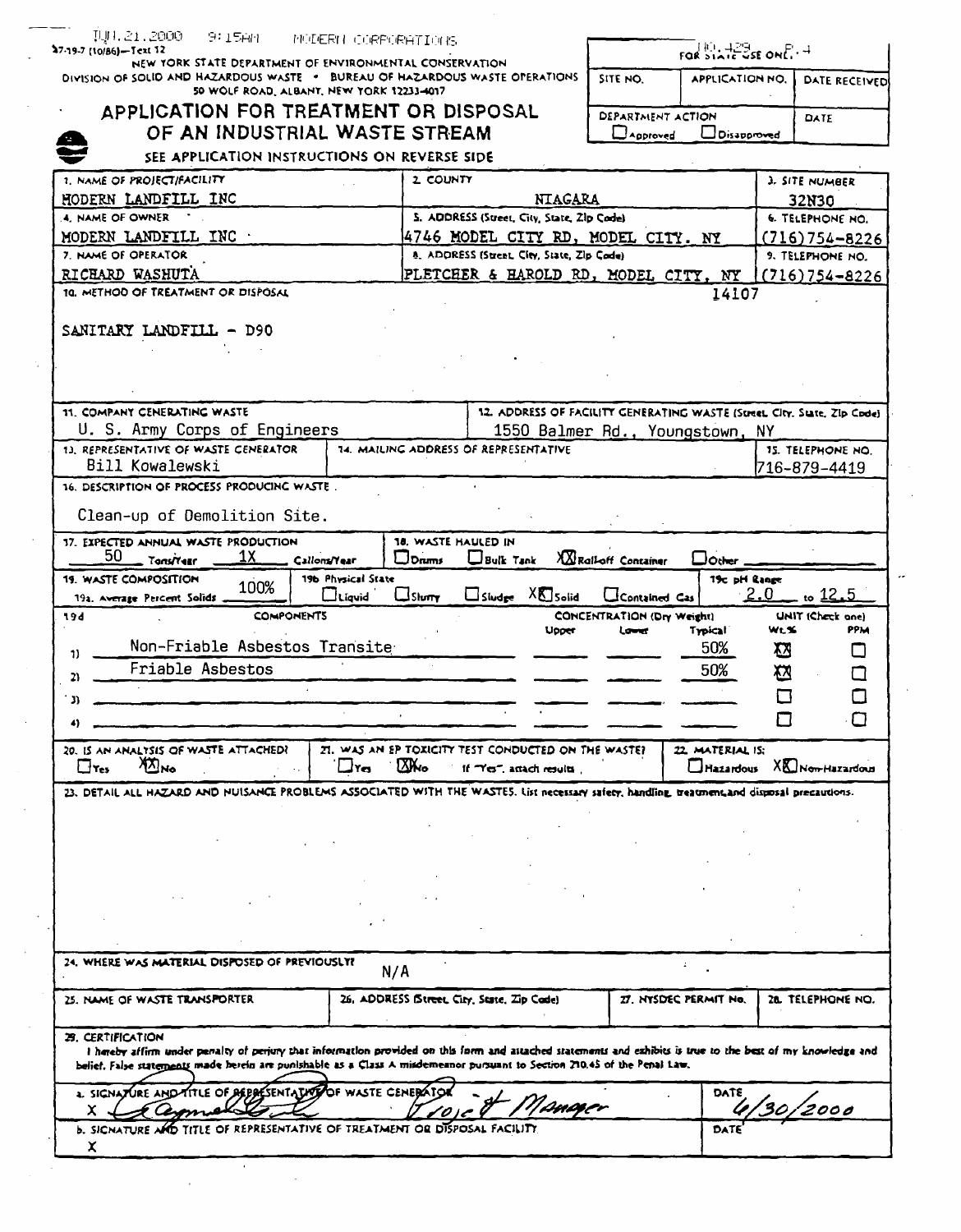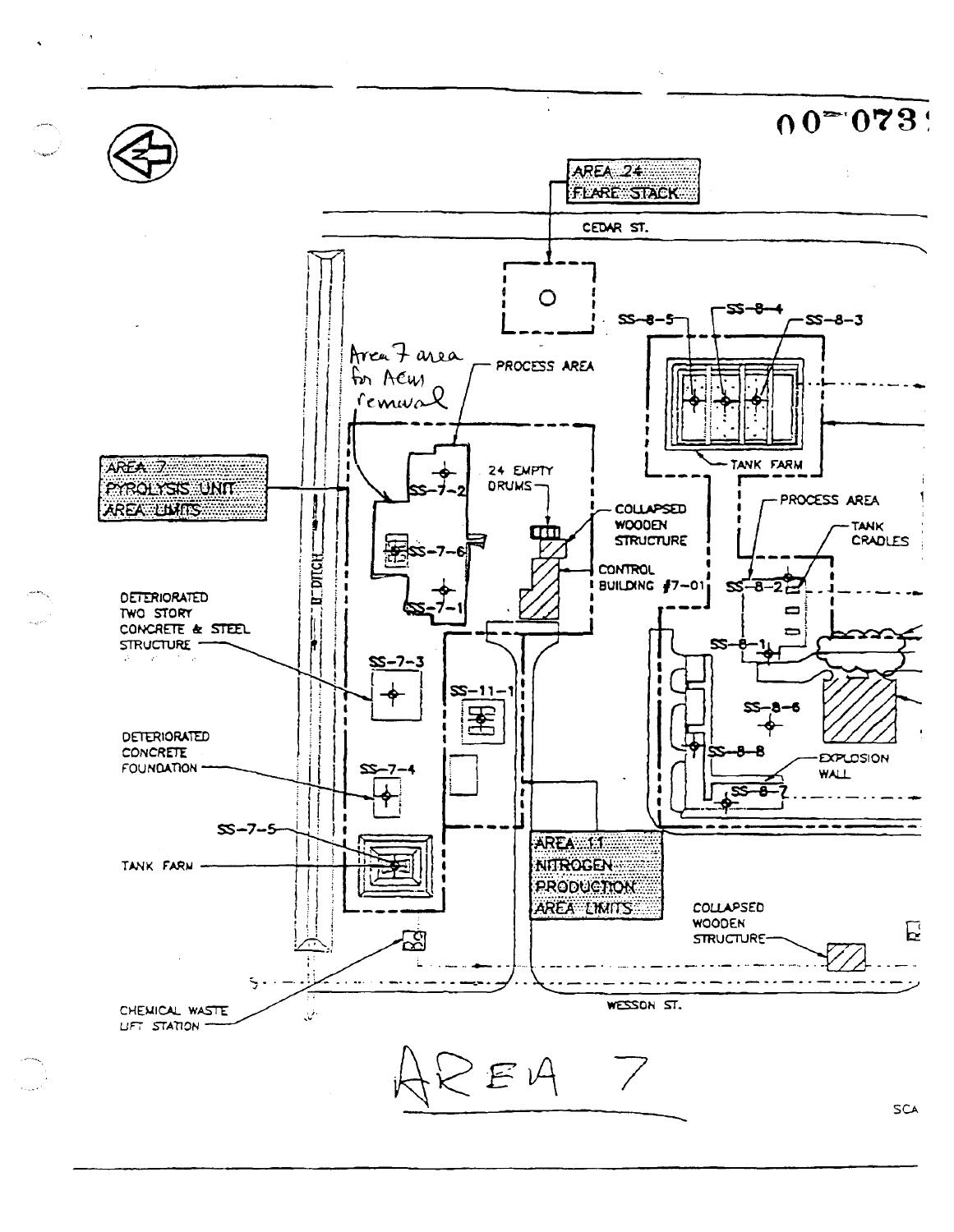### PHASE I ANALYTICAL RESULTS PROCESS AREA 7

| Parameter                  | $55 - 7 - 1$    | $55 - 7 - 2$     | $S S - 7 - 3$     | $S S - 7 - 4$    | $SS - 7 - 5$      | $S5 - 7 - 6$    |
|----------------------------|-----------------|------------------|-------------------|------------------|-------------------|-----------------|
|                            | ug/kg)          | (ug/kg)          | (ug/kg)           | (ug/kg)          | (ug/kg)           | (ug/kg)         |
| <b>VOLATILES</b>           |                 |                  |                   |                  |                   |                 |
| Tetrachloroethene          | 0.6J            |                  |                   |                  |                   |                 |
| Acetone                    |                 | <b>8.0BJN</b>    |                   | 22BJ             | 10BJN             |                 |
| Trichloroethene            |                 | 2.0J             | 0.7J              | 0.6J             |                   |                 |
| Benzene                    |                 |                  | 0.6J              |                  |                   |                 |
| 2-Hexanone                 |                 |                  |                   | 9.0J             |                   |                 |
| Methyl ethyl ketone        | $\overline{ }$  |                  |                   | 11J              |                   |                 |
| 4-Methyl 2-Pentanone       |                 |                  |                   | 8.OJ             |                   |                 |
| 1,1,2,2-Trichloroethane    |                 |                  |                   | 2.0J             |                   |                 |
| Toulene                    |                 |                  |                   |                  | $\sim$            |                 |
|                            |                 |                  |                   | 52.6             |                   |                 |
| <b>Total Volatiles</b>     | 0.6             | $\overline{2}$   | 1.3               |                  |                   |                 |
| <b>Volatile TICs</b>       |                 |                  |                   |                  |                   |                 |
| <b>SEMI-VOLATILES</b>      |                 |                  |                   |                  |                   |                 |
| Di-n-butyl phthalate       | 360BJN          | 360BJN           | 330BJN            | 420BJN           | 430BJN            | 430BJN          |
| Bis(2-ethylhexyl)phthalate | 120J            | 160J             | 85J               | 45J              |                   | 1200 380J       |
| Phenanthrene               |                 | 34J              |                   |                  | 120J              | 51J             |
| Benzoic Acid               |                 |                  | $\overline{17J}$  |                  |                   |                 |
| Fluoranthene               |                 |                  |                   |                  | 140J              |                 |
| Benzo(b)fluoranthene       |                 |                  |                   |                  | 81J               |                 |
| Pyrene                     |                 |                  |                   |                  |                   |                 |
| Total Semi-Volatiles       | 120             | 194              | 102               | 45               | 1,541             | 431             |
| Semi-Volatile TICs         | 21,980          | 18,740           | 10,440            | 20,860           | $\sqrt{22,420}$   | 78,140          |
| PESTICIDES/PCBS            |                 |                  |                   |                  |                   |                 |
| Acochlor 1254              |                 |                  |                   |                  |                   | ۰               |
| <b>METALS</b>              |                 |                  |                   |                  |                   |                 |
| Arsenic                    | 5.0J            | 1.8J             | 4.9J              | 4.6J             | 5.1J              | 5.2J            |
| Barium                     | 114             | 85               | 96                | 101              | 93                | 96              |
| Cadmium                    | 0.62U           | 0.53U            | $0.5\overline{U}$ | 0.52U            | 0.53U             | 11              |
| Chromium                   | 31              | 18               | 21                | 16               | 16                | $\overline{17}$ |
| Copper                     | <b>33J</b>      | <b>28J</b>       | 36J               | 26J              | 30J               | 33              |
| Lead                       | 18              | 19               | 9.3               | 11               |                   | 15   4.8 U      |
| Mercury                    | 0.1U            | 0.1U             | 0.093U            | 0.1U             | $0.1\overline{U}$ | 0.1             |
| Nickel                     | $\overline{27}$ | 301              | 28                | 25 <sub>5</sub>  | 27                | 27              |
| Selenium                   | 0.56UR          | 0.55UR           | $0.52$ UR         | 0.57UR           | $0.54$ UR         | 0.59UR          |
| Silver                     | 1.2U            |                  | 2.211.0U          | 1.0U             | 1.1U              | 4.0J            |
| Zinc                       | 46              | 73               | $\overline{5}2$   | 44               |                   | 64 51J          |
| Lithium                    | <b>20J</b>      | 17J              | $\overline{21J}$  | <b>18J</b>       | 15J               | $\overline{23}$ |
| lBoron                     | 62U             | $\overline{530}$ | 50U               | $52\overline{U}$ | 540               | 23              |

**Notes:**

 $\sim$   $\sim$   $\mu$ 

 $\Delta \mathbf{r}$ 

B indicates compound detected in blank.

E Indicates compound concentration exceeds calibration range of analytical instrument

J Indicates an estimated concentration of the detected compound or an estimated concentration of the compound below the CRQL or CRDL.

N Indicates a negated compound concentration.

R Indicates a rejected compound concentration.

NR Indicates analyses not run or required.

U Indicates compound not detected at given detection limit.

Figure 1-3 in Work Plan for ACM Removal illustrates sample location points for Process Area 7 samples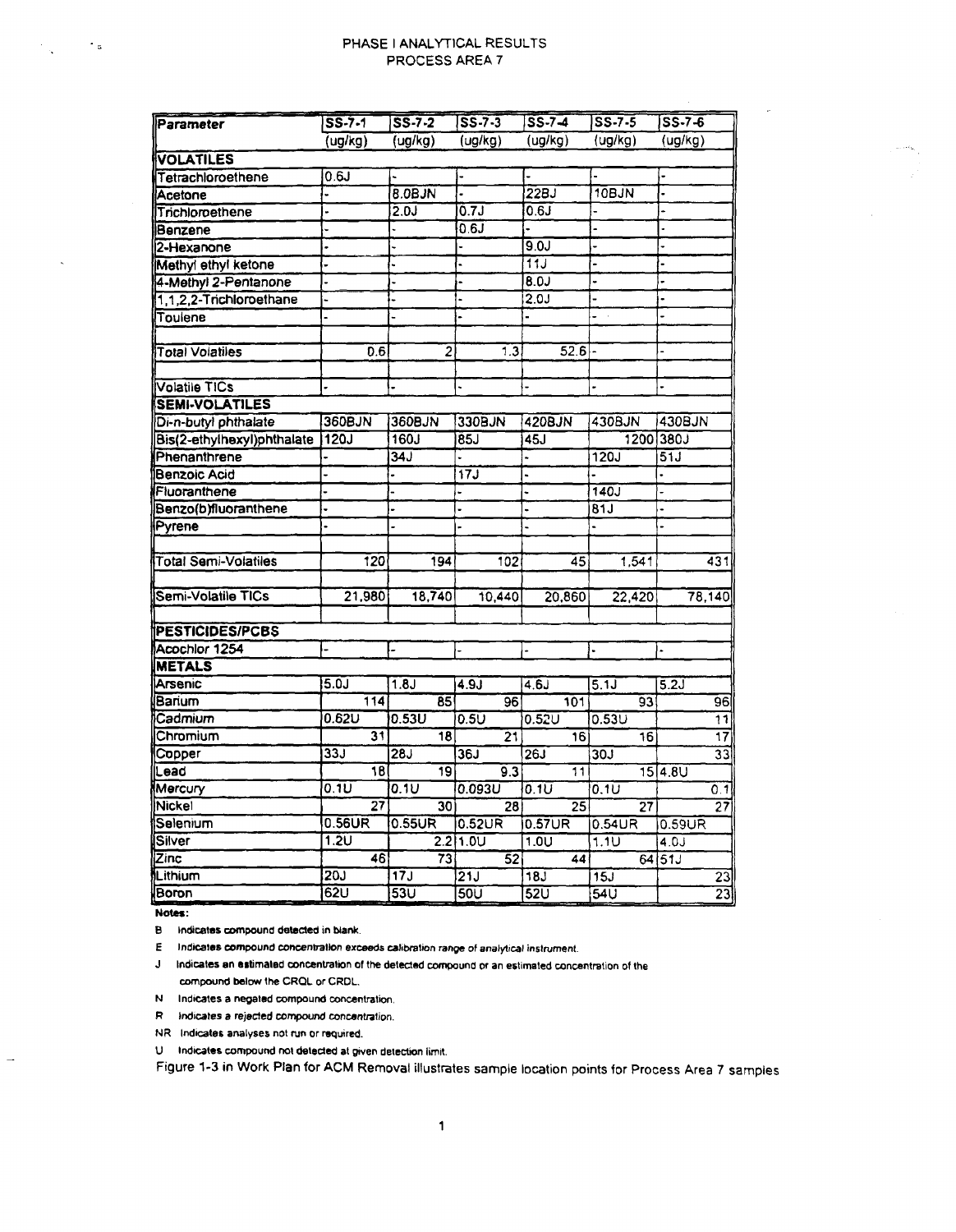CERTIFICATION DOCKET FOR THE REMEDIAL ACTION PERFORMED AT THE NIAGARA FALLS STORAGE SITE VICINITY PROPERTIES IN LEWISTON, NEW YORK, FROM 1983 THROUGH 1986

JULY 1992

## Prepared for

United States Department of Energy Oak Ridge Field Office Under Contract No. DE-AC05-91OR21949

# By

Bechtel National, Inc. Oak Ridge, Tennessee

Bechtel Job No. 14501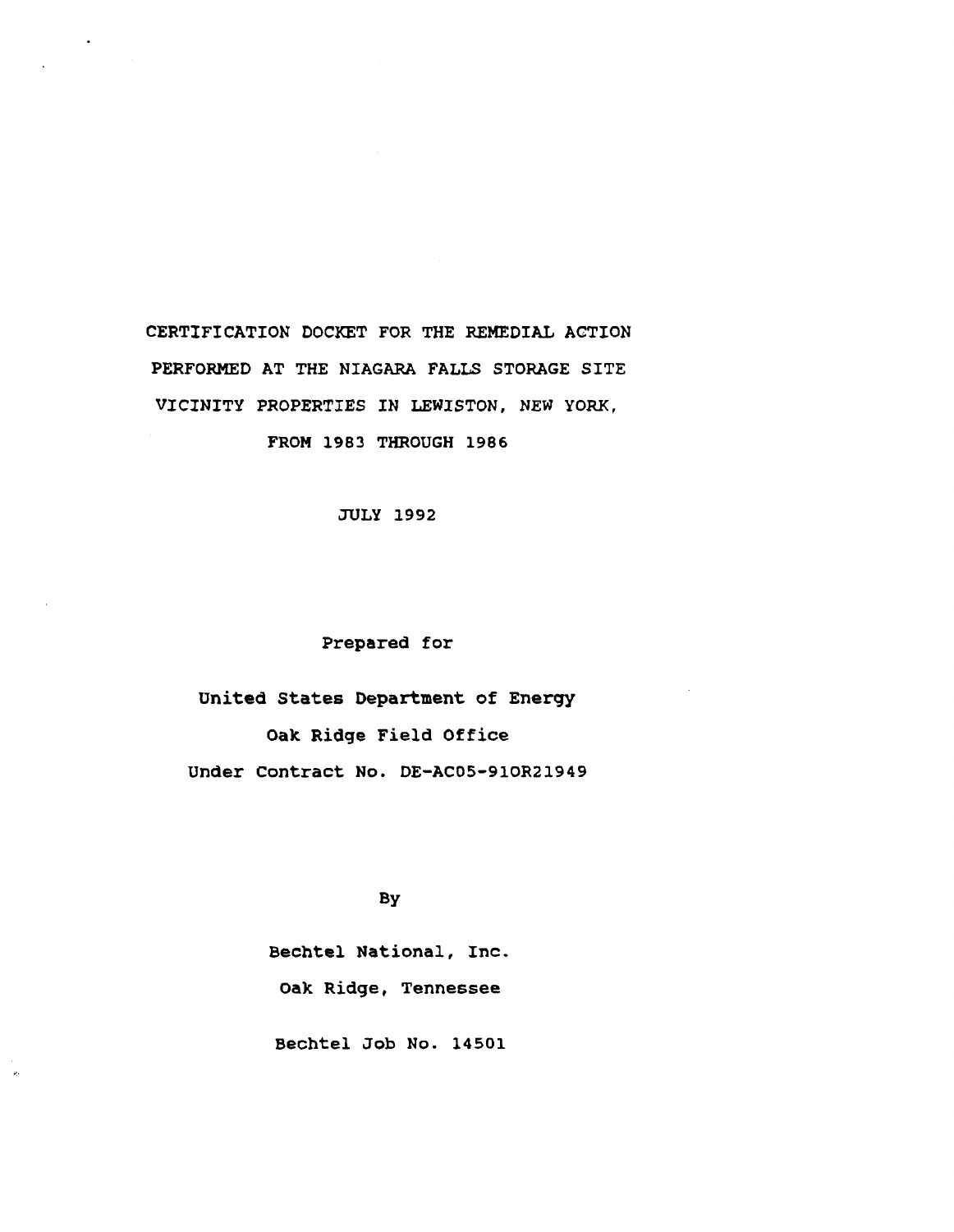\"Q Oak Ridce •'•' ' '•''••\_ **Associated Post Otlice Box 117** Universities Oak Ridge, Tennessee 37831-0117 **March 10, 1989**

**Mr. James J. Fiore, Director Division of Facility and Site Decommissioning Projects Office of Nuclear Energy U.S. Department of Energy Washington. DC 20565**

**Subject: VERIFICATION LETTER FOR NIAGARA FALLS STORAGE SITE VICINITY PROPERTIES - 1985/1986 REMEDIAL ACTIONS**

**Dear Mr. Fiore:**

**Oak Ridge Associated Universities (ORAU) has performed independent verification activities on vicinity properties at the Niagara Falls Storage Site (NFSS), which were remediated during the 1985 and 1986 construction seasons. These activities have included document reviews, confirmatory sample analyses, and independent site surveys. Based on our findings, it is ORAU's opinion that remedial actions have been effective in meeting the established DOE radiological guidelines at the following NFSS vicinity properties.**

いじじししし

| Property B  | Property P               |
|-------------|--------------------------|
| Property C' | Property T               |
| Property D  | Property W               |
| Property E' | Pletcher Road            |
| Property F  | Anomalies AA, BB, and CC |
| Property G  |                          |

**Additional vicinity properties at NFSS were verified earlier, and a verification letter for those activities were provided on October 21. 1986. The only remediated vicinity property for which a verification statement cannot be issued at this time is N/N' North. A verification letter for that property will be provided following resolution of several minor issues. Reports, describing the verification activities and findings, are being prepared.**

**If I can be of further assistance, please contact me at FTS 626-3305.**

**Sincerely,**

Jawn Ethouge

**James D. Berger, Manager Radiological Site Assessment Program**

**JDB:jls**

**cc: A. Uallo, DOE/NE P. Gross, DOE/ORO/TSD B. Atkin. DOE/ORO/TSD G. Hovey, BNI**

11-76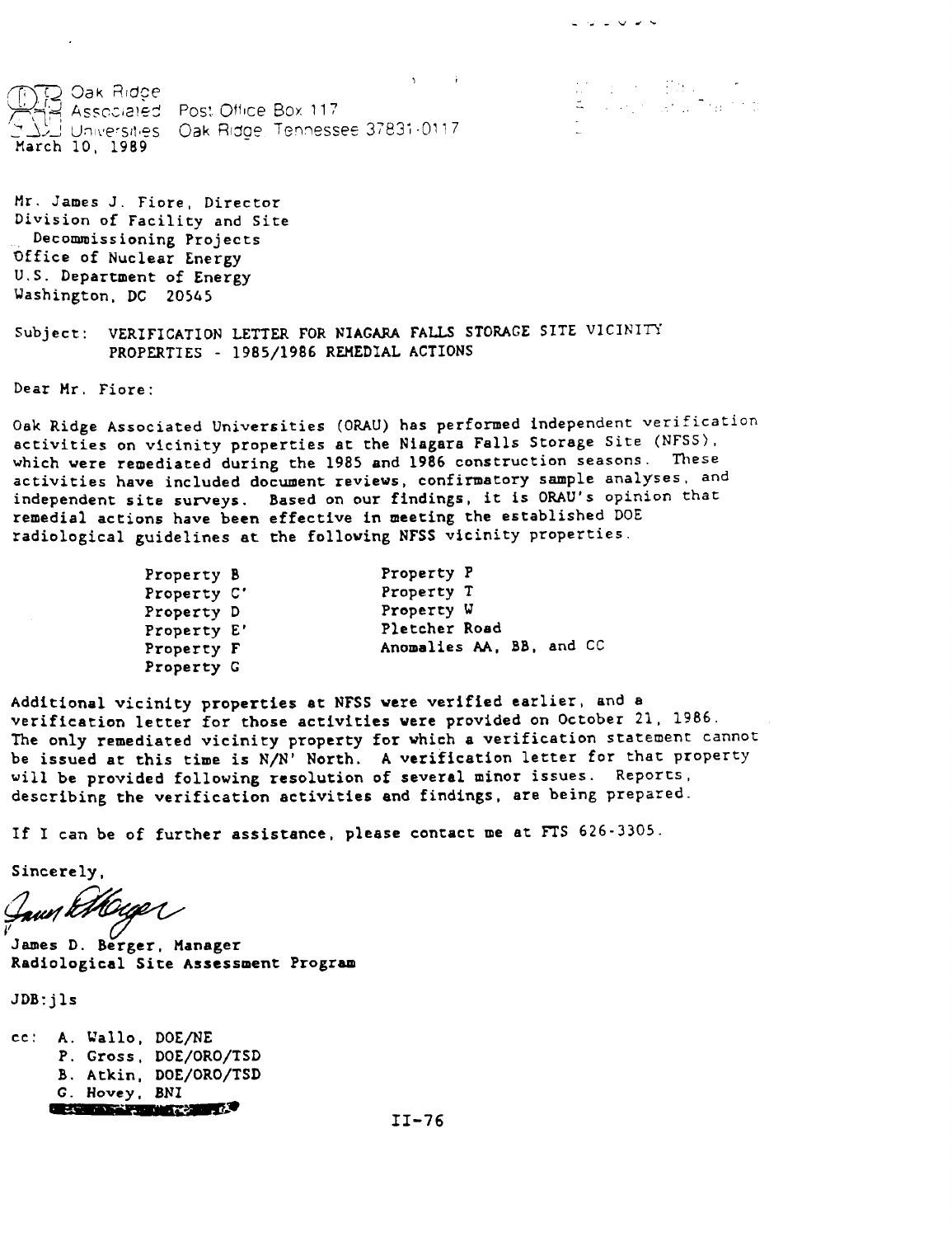

#### FIGURE 1-2 NIAGARA FALLS STORAGE SITE AND VICINITY PROPERTIES, LEWISTON, NEW YORK

 $ST/IR^{\circ}$  :

ュヤンノ

 $\blacksquare$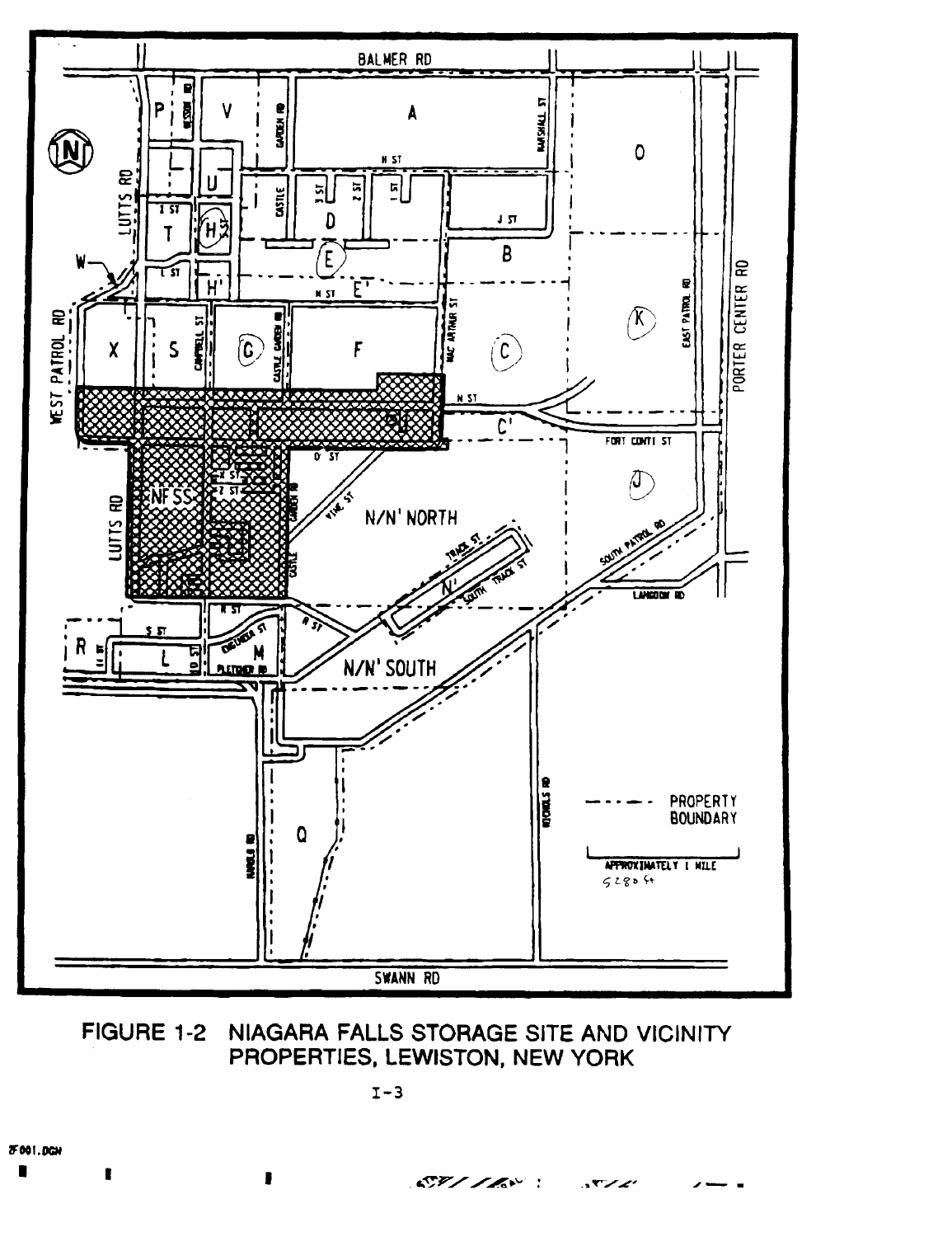BALMER ROAD **PIACE** 0 **USIL**  $\bar{\mathbf{b}}$ K



**FIGURE 1 LETTER-DESIGNATED VICINITY PROPERTIES**

 $972912$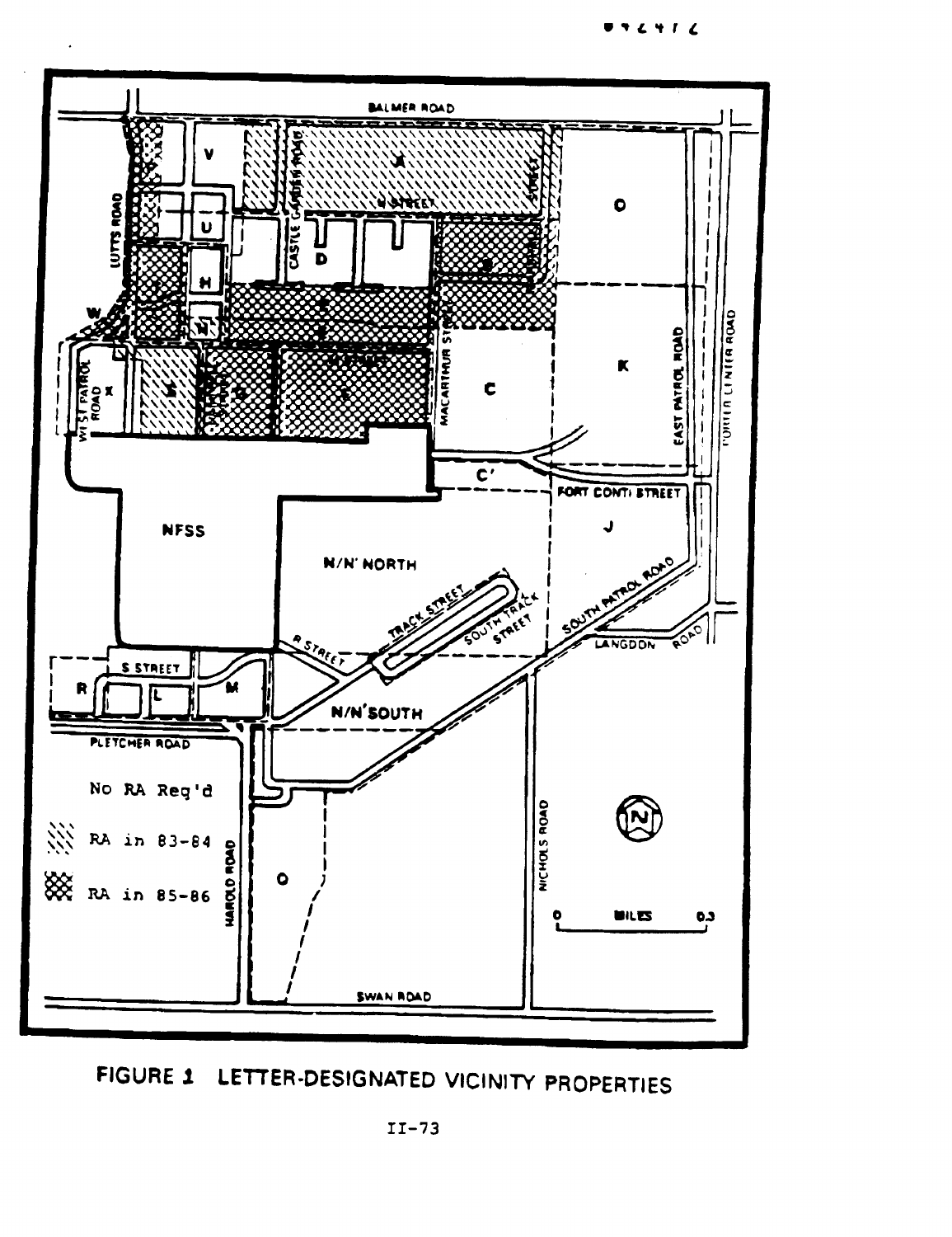#### il **of Certification: Niagara** Falls lite Vicinity **Properties** sd **With the Former Manhattan** District **(MED) Atomic Energy** ion **(AEC) Operations**

rmer Siles Restoration Division )E Field Office. Oak Ridge, has ! the radiological data obtained I the remedial action at the s **listed** below. Baaed on this JOE is certifying thai the s listed below are in ce with DOE decontamination nd standards This certification ance provides assurance thai e of the properties will result in ogical exposure above le guidelines established to iembers of the general public or pants. Accordingly, the : properties are released from JSRAP.

A—as described in the deed. >8B. pages 513 and 516 and liber age 752.

B—as described in the deed. SB6. page SIB, and liber 1599. **13.**

C—as described in the deed. »83. page 342

D—as described in the deed. J99. page 513. liber 1568. page er 1503, page 752. and liber age 33.

F—as described in the deed. 588. pages 513 and 516.

H'—as described in the deed. '28. page 33.

L—as described in the deed. 153. page 292.

M—as described in the deed. 153. page 292.

N/N" North—as described in :d. liber 1883. page 342.

**N/N' South—as described in •d. liber 2153. page 292.**

P—as described in the deed.

>B8. page 519. Q—as described in the deed. 169. page 74.

R—no deed reference.

S—as described in the deed. >68. page 762. and liber 1726. **J**

T—as described in the deed. 588. page 519. liber 1503. page d liber 1728. page 33.

U—as described in the deed. 588. page 519. liber 1503. page

V—as described in the deed. 388. page 513. 516 and 519. liber age 752.

W—as described in the deed. 728. page 33. and liber 1567. 52.

X—as described in ihe deed. "28. page 30 and liber 1567 52.

**UUJbUHMI-l-OCT- <sup>1</sup> \* ! -1 4 M ) <«>**

Properties located along the Central Drainage Ditch owned by the Somerset Croup, Inc. (as described in the deed. liber 1503. page 752 . New York Army National Guard (no deed reference). Mr. Roderick T. Tower (as described in the deed, liber 1387. page 409). Mr, George J. Wolf [as described in the deed, liber 1964. page 243). Mr. Richard Kahl and Robert Hille (as described in Ihe deed, liber 1513. page 773). Town of Porter (no deed reference), and Niagara Falls County (no deed reference].

Areas along Fletcher Road extending from the intersection of Campbell Slreel and Fletcher Road to Creek Road, owned by Ihe Town of Lewision (no deed reference).

Areas located at the junction of Highways 18 and 104, referred to as Anomaly AA. owned by Ihe people of the State of New York (no deed reference).

Areas located near the junction of Highway 31 and Military Road, referred to as Anomaly 8B. owned by Angelo F. and Joseph S. Lauduca (as described in the deed, liber 2175. page 100).

Areas located near the junction of Buffalo Avenue and Hyde Park Boulevard, referred !o as Anomaly CC. owned by ihe City of Niagara Foils [no deed reference)

Duied October IT 1991

**P»ul Grimm,**

**Acting Director. Office of Environmental** Restoration and Woste Management.

**|FR Doc 91-25761 Filed 10-24-91; 6:45** ami **•ILUMO CODC MSO-Ol-M**

#### **Federal Energy Regulatory Commleelon**

**f Docket No». OF91-1I7-001. el •!.)**

#### **Seneca Power Partners, L.P., et al.; Electric rate. Small power production, and Interlocking Directorate** tilings

Take notice that the following filings have been made with the Commission:

#### **1. Seneca Power Partners. L.P.**

IDockei No QF91-1B7-O01|

October 17, 1991.

On Oclober 7. 1991. Seneca Power Partners. L.P. tendered for filing an amendment lo its filing in this docket.

The amendment provides additional information pertaining primarily lo technical data and Ihe ownership structure of Ihe cogeneration facility.

Comment date: November 4. 1991. in accordance with Standard Paragraph E end of this notice

### 2. Central Vermont Public Service Corporation

|Docliel No ER92-69-0O0I

Oclober IB. **1991.**

Take nolice that Centra! Vermoni Public Service Corporation (CVPS) or, October 7, 1991. lendered for filing as an inilial rate schedule a conlracl under which CVPS has agreed lo sell 2.000 KW Syslem Capacily and Energy associated therewith to the Village of Ludiow Electric Department

りきわら かんこうきょう アール・パーク

CVPS requests 'he Commission to waive its notice of filing requirements lo permit ihe rate schedule lo become effective as of Oclober 31. 1987.

Comment dote: November 1. 1991. in accordance with Standard Paragraph E al Ihe end of Ihis notice.

### Central Power and Light Co. West Texas Utilities Co.

## [Docket No. ER92-87-000]

October 18. 5991

Taken nolice that on October 7 1991 West Texas Utilities Company (WTU) and Central Power and Lighi Companv (CPL) lendered for filing ihe Iransmission service agreements listed below:

WTU Agreemenls

1 Agreemenl for Planned Capacity Transmission Wheeling Service For ihe Texasgulf Transaction between TU Electric. WTU and Texasgulf. !nc

2. Agreement for As Available Transmission Wheeling Service for the Texasgulf Transaction, between TU Electric. WTU and Texasgulf. Inc.

3. Agreement for Planned Capacily Transmission Wheeling Service for the Cogenron Transaction between TU Electric. WTU and Cogenron. Inc.

4. Agreement for As Available Transmission Wheeling Service for the Cogenron Transaction, between TU Electric. WTU and Cogenron. Inc.

5. Agreement for As Available Transmission Wheeling Service for the Cogen Lyondell Transaction between TU Electric and WTU

6. Agreement for AS Available Transmission Wheeling Service for ihe Dow Chemical Transaction between TU Electric and WTU

7. Letter Agreemenl for Transmission Wheeling Service for ihe AES-Deepwaler Transaction between TU Electric and W TU

#### CPL Agreements

1. Agreement for Planned Capacity Transmission Wheeling Service for the Texasgulf Transaction between TU Electric. CPI. and Texasgulf. Inc.